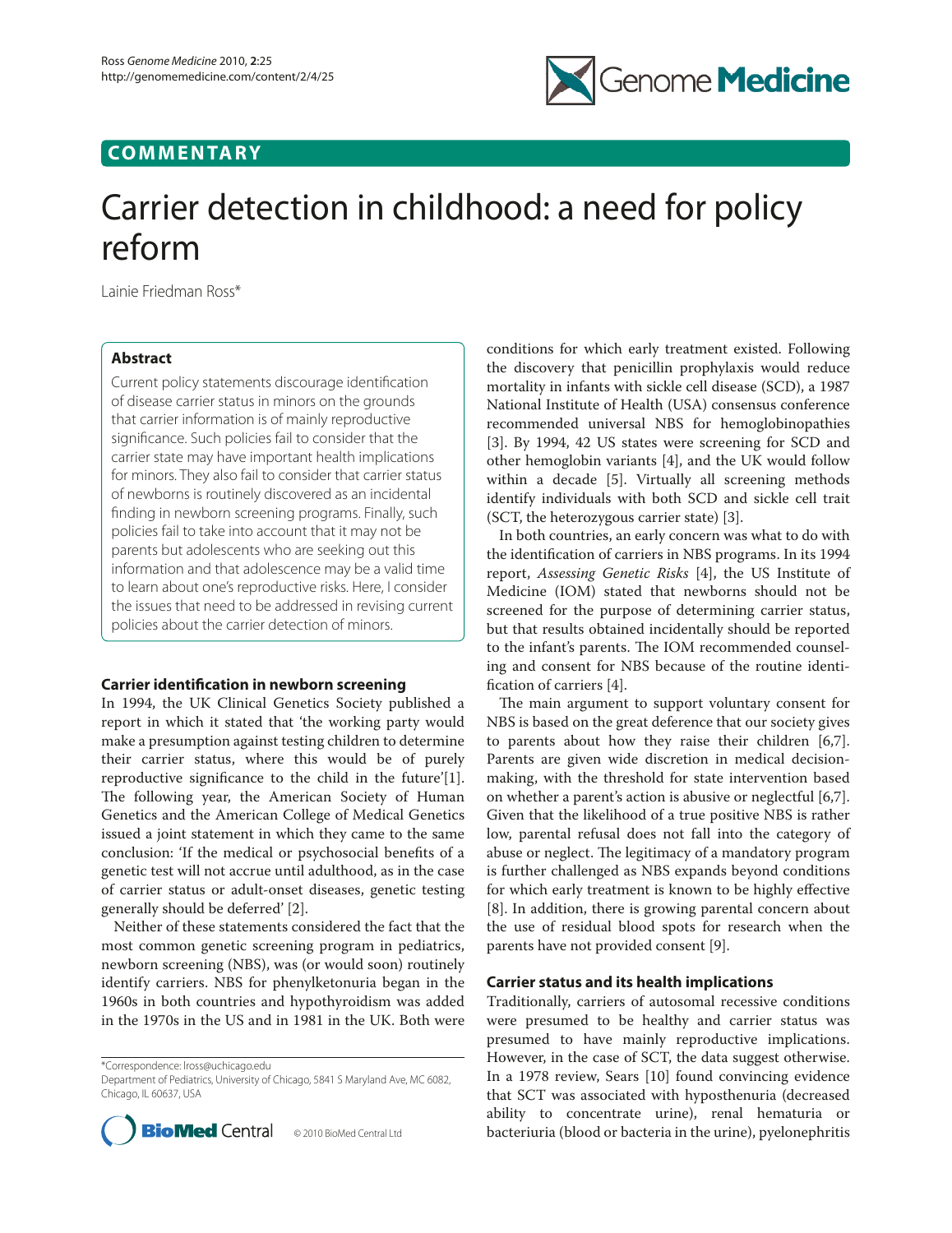(kidney inflammation) in pregnancy, and splenic infarction when exposed to hypoxia at high altitudes. Although Sears [10] enumerated many other associations, the evidence was too anecdotal to make any valid conclusions. In a 2009 review, Tsaras *et al.* [11] found additional definitive associations between SCT and renal medullary cancer, exercise-related sudden death and exertional rhabdomyolysis (muscle breakdown).

SCT is not exceptional; carriers of other conditions have also been found to be at risk for health conditions. For example, 20 to 30% of female carriers of a dystrophin mutation associated with Duchenne muscular dystrophy develop cardiomyopathies [12], and fragile X pre-mutation carriers are at risk for premature ovarian failure and fragile X ataxia syndrome [13]. What makes the example of SCT important, however, are the historical lessons to be learned about the unintended psychosocial harms that population carrier screening caused in the 1970s and 1980s, eroding African American trust in the medical community [4,14]. Thus, when the National Collegiate Athletic Association (NCAA) announced in 2009 that it would require SCT testing of all college athletes [15], the Sickle Cell Disease Association of America opposed this policy out of concern that identification could lead to discrimination and stigma [16].

The NCAA policy stems from the resolution of a lawsuit with the family of Dale Lloyd II, a college athlete with SCT who died during football practice [15]. The relationship between SCT and exercise-induced death was first raised in military basic training in 1970 [17], and two large studies in the 1980s and 1990s confirmed that recruits with SCT were at increased risk of exerciseinduced death [18,19]. Minor changes in basic training programs, however, have been effective in reducing the number of deaths from SCT in basic training (Gary Crouch, personal communication). On the basis of these data, the military no longer screens recruits for SCT, which makes the NCAA policy suspect, particularly given that there is no consensus on how this information is to be used by the universities where these athletes play.

The need for the NCAA policy, however, should be short-lived because by 2020 all college athletes with SCT will have been identified in newborn screening. However, it is not certain that these youngsters will know their results. In 2008, Kavanaugh *et al.* [20] showed that at least two programs did not report SCT and three states informed only the families but not their health care providers. But even in states in which parents and providers are supposed to be informed, this is not always happening [20]. In the UK, legislation was passed in 2000 to create a national linked registry of prenatal and neonatal SCT to ensure that carrier status data are accessible regardless of how and when they are determined [21].

## **Adolescent carrier identification**

In 2001, the American Academy of Pediatrics (AAP) published a statement [22] on genetic testing in children. Like the professional statements of the 1990s, the AAP did 'not support the broad use of carrier testing or screening in children or adolescents' [22]. However, the AAP noted that carrier testing may be appropriate for the pregnant adolescent or the adolescent who is planning a pregnancy [22]. In other countries, the practice of carrier identification of adolescents for reproductive planning purposes is more routine. There have been various population-based screening programs of adolescents, for Tay Sachs disease, cystic fibrosis and hemoglobinopathies, in Canada, Australia and the Middle East. Many of these programs were implemented in the school setting because it offers the opportunity to capture a large percentage of adolescents, and the information is well retained [23]. Concerns, however, have been raised that the school setting may not be ideal for ensuring privacy and confidentiality [23]. School-based programs also raise questions about the voluntariness of consent. The consent issues may be even more complicated if such programs were to be replicated in the US, where schoolbased screening may require parental permission.

Data show that many parents support the testing of their children for carrier status before the legal age of majority for a wide array of conditions, including conditions for which population-based screening may not be economically justifiable [24]. The arguments to support carrier testing of minors are: (1) it may be easier to incorporate this information into their life plans; (2) it reduces uncertainty and the resentment expressed when the information is delayed; and (3) the parental moral right, or even moral obligation, to know their child's genetic risks [24]. A survey of social networkers in the US found that 6% had used the services of a personal genome testing (PGT) company and an additional 64% indicated that they would consider using them in the future, with the majority interested in carrier testing of someone other than themselves, including their progeny [25]. The respondents were interested in testing despite the fact that less than half were confident that they understood the risks and benefits of PGT [25]. Tabor and Kelley [26] suggest that direct-to-consumer (DTC) PGT companies should accept some moral responsibility to educate parents about the risks and benefits of testing their children, to encourage parents to opt out of receiving carrier test data for rare genetic traits 'particularly if they have no reason to be concerned about increased family risk', and to provide genetic counseling to avoid misunderstandings. Three additional issues have not been adequately addressed with respect to DTC PGT. First is whether there is an obligation by parents or DTC PGT companies to ensure that the minors have access to this